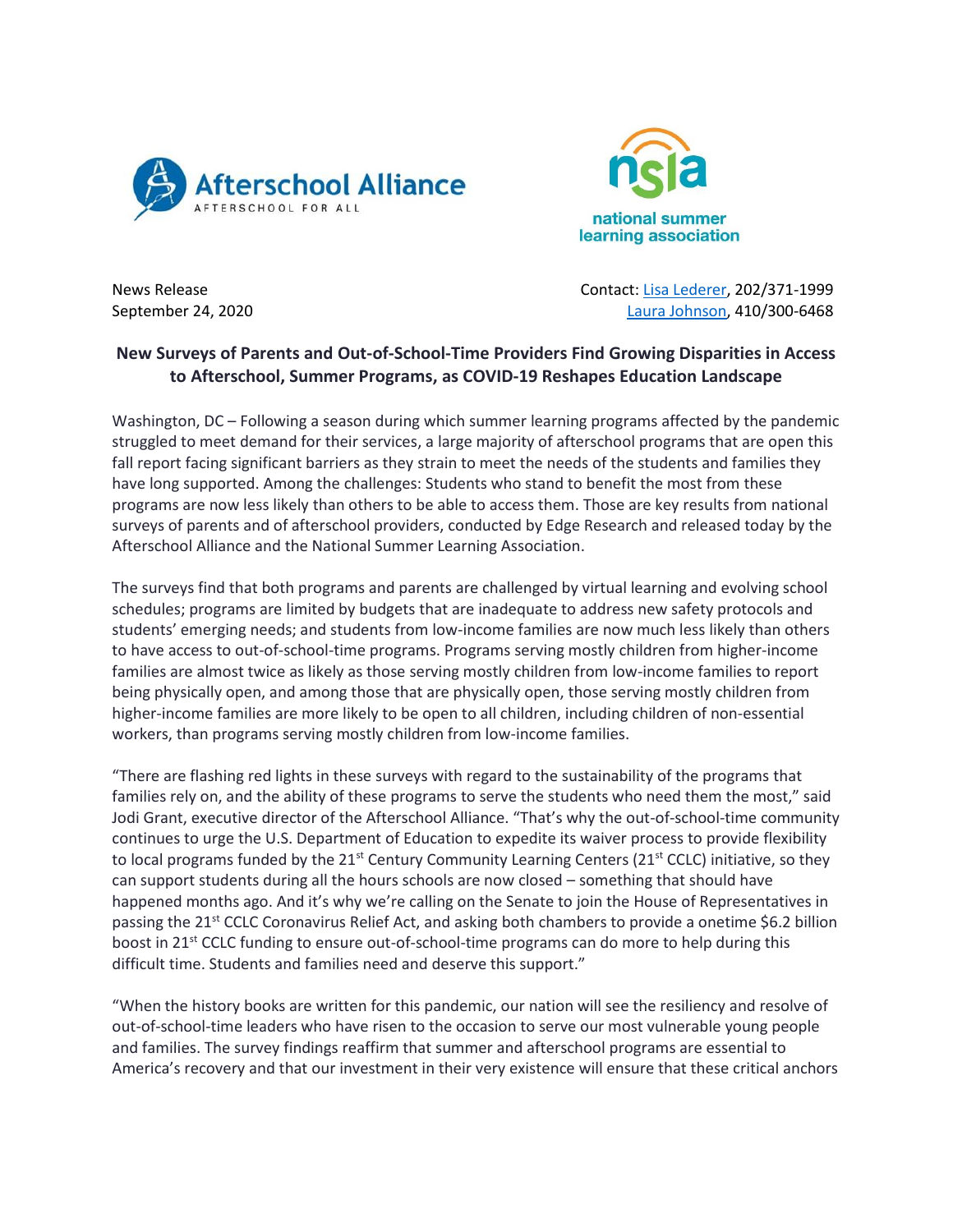in the community continue to help all learners grow stronger, heal, and thrive beyond this crisis," said Aaron P. Dworkin, CEO, National Summer Learning Association.

Among other findings from the new surveys:

- Seven in ten providers (69%) are concerned that children in their community who needed summer programming were not able to access it. Overall, only 5 percent of summer programs report that they were completely closed. Half (49%) were physically open in some capacity, 34 percent offered virtual programming only, and 24 percent were closed but delivering or offering new services for students and families. Overall, summer programs averaged serving about half as many children in 2020 as they did in 2019 due to social distancing guidelines, reduced student-to-staff ratios, and other factors.
- Programs funded by 21st CCLC, which are mandated to serve lower-income communities, were less likely to report being physically open in some capacity this summer than non-21st CCLC-funded programs (38% vs. 55%). This may be in part because 21st CCLC-funded programs are more likely to be located in a public school than other programs, and many schools were closed over the summer.
- A plurality of parents express concern about being able to juggle working remotely and monitoring their child's distance learning (48%). Levels of concern are higher among parents living in urban communities and parents of elementary schoolers (59% and 56%, respectively).
- More than half of program providers said they plan to serve students either in person (23%) or in person *and* virtually (39%) this fall. Roughly 1 in 4 (27%) report that they will provide virtual services only.
- Three in four program providers are concerned about meeting the needs of families who will need afterschool programs for longer periods of time due to schools' mix of virtual and in-person teaching, 65 percent are concerned about maintaining adequate staff through health concerns and new procedures, and 61 percent are concerned about availability of physical space to offer programming while meeting public health procedures.
- Programs serving mostly children from higher-income families are almost twice as likely as programs serving mostly children from low-income families to report being physically open (73% vs 38%). Among programs that are physically open, those serving mostly children from higher-income families are also much more likely to be open to all children, which includes children of essential and non-essential workers, than programs serving children from low-income families (95% vs 73%).
- Programs serving mostly higher-income students are more likely than programs serving mostly lowincome students to report planning to serve students in person or employ a hybrid model during the fall (73% vs. 57%), with programs serving mostly higher-income students close to three times as likely to be planning to provide in-person services only (44% vs. 15%).
- Seventy-six percent of program providers serving mostly low-income students are concerned they are facing food insecurity. Low-income parents are more likely to be very concerned about technology and internet access so their child can participate in distance learning than higher-income parents (50% vs. 40%).